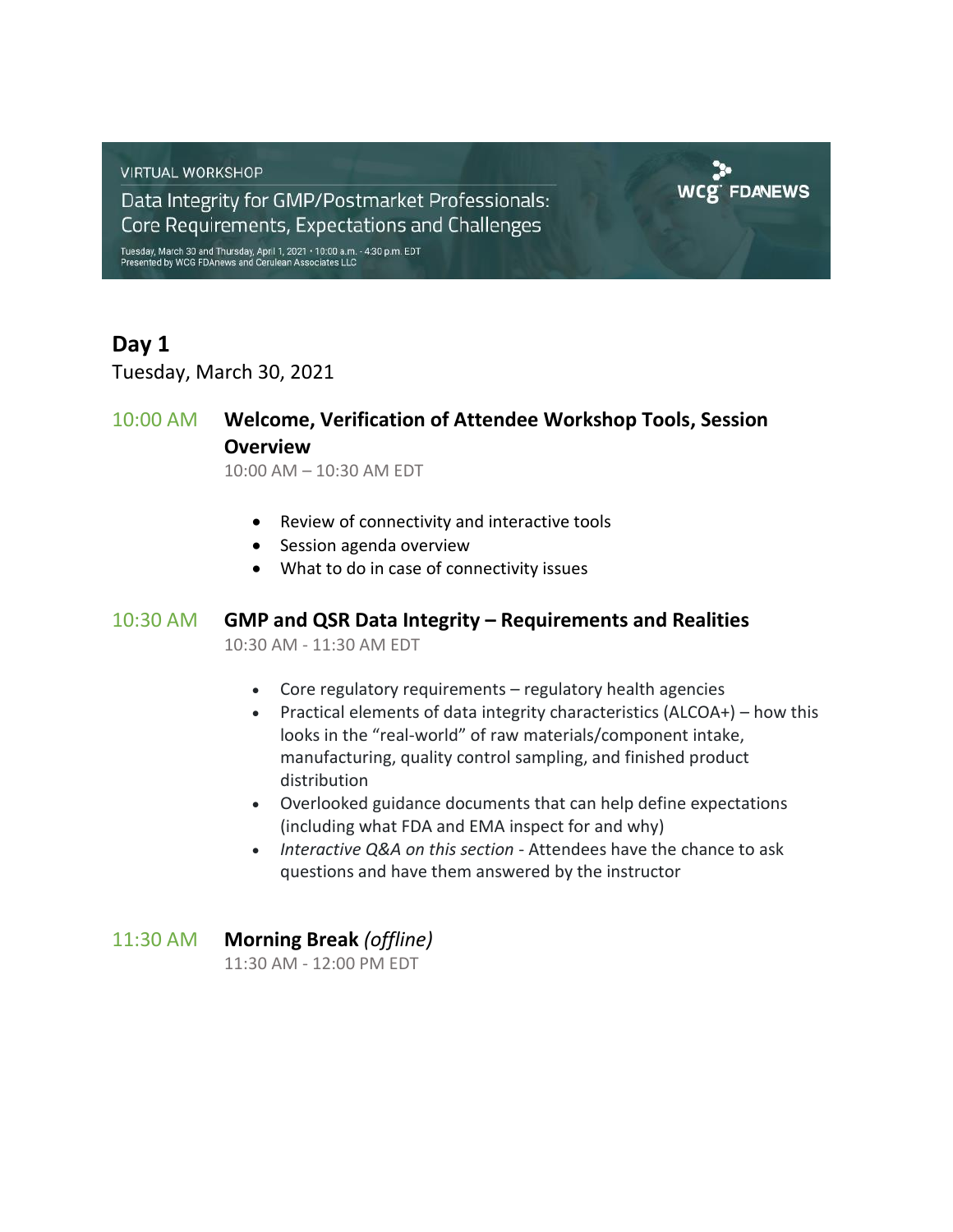## 12:00 PM **Post-Market and Complaint Handling Data Integrity Requirements**

12:00 PM - 12:30 PM EDT

- Core regulatory requirements regulatory health agencies
- Practical elements of data integrity characteristics (ALCOA+) how this looks in the "real-world" of complaint handling, post-market reporting, recall handling and reporting, and product complaint trending
- *Interactive Q&A on this section* Attendees have the chance to ask questions and have them answered by the instructor

### 12:30 PM **Lunch** *(offline)*

12:30 PM - 1:30 PM EDT

## 1:30 PM **Suppliers and Data Integrity**

1:30 PM - 2:30 PM EDT

- Accountability v. responsibility (the legal view)
- Data integrity chain-of-custody from raw material/component suppliers through your finished product distribution chain
- Digital data record keeping challenges for manufacturing and postmarket/complaint handling data
- Typical supply chain red flags for data integrity that FDA and other regulatory health agencies look for
- Dealing with critical suppliers who collect, handle and store manufacturing and post-market/complaint digital data who are NOT regulated themselves
- Qualifying record/archival storage vendors (e.g., Iron Mountain, et al)
- *Interactive Q&A on this section* Attendees have the chance to ask questions and have them answered by the instructor
- 2:30 PM **Afternoon Break** *(offline)*

2:30 PM - 3:00 PM EDT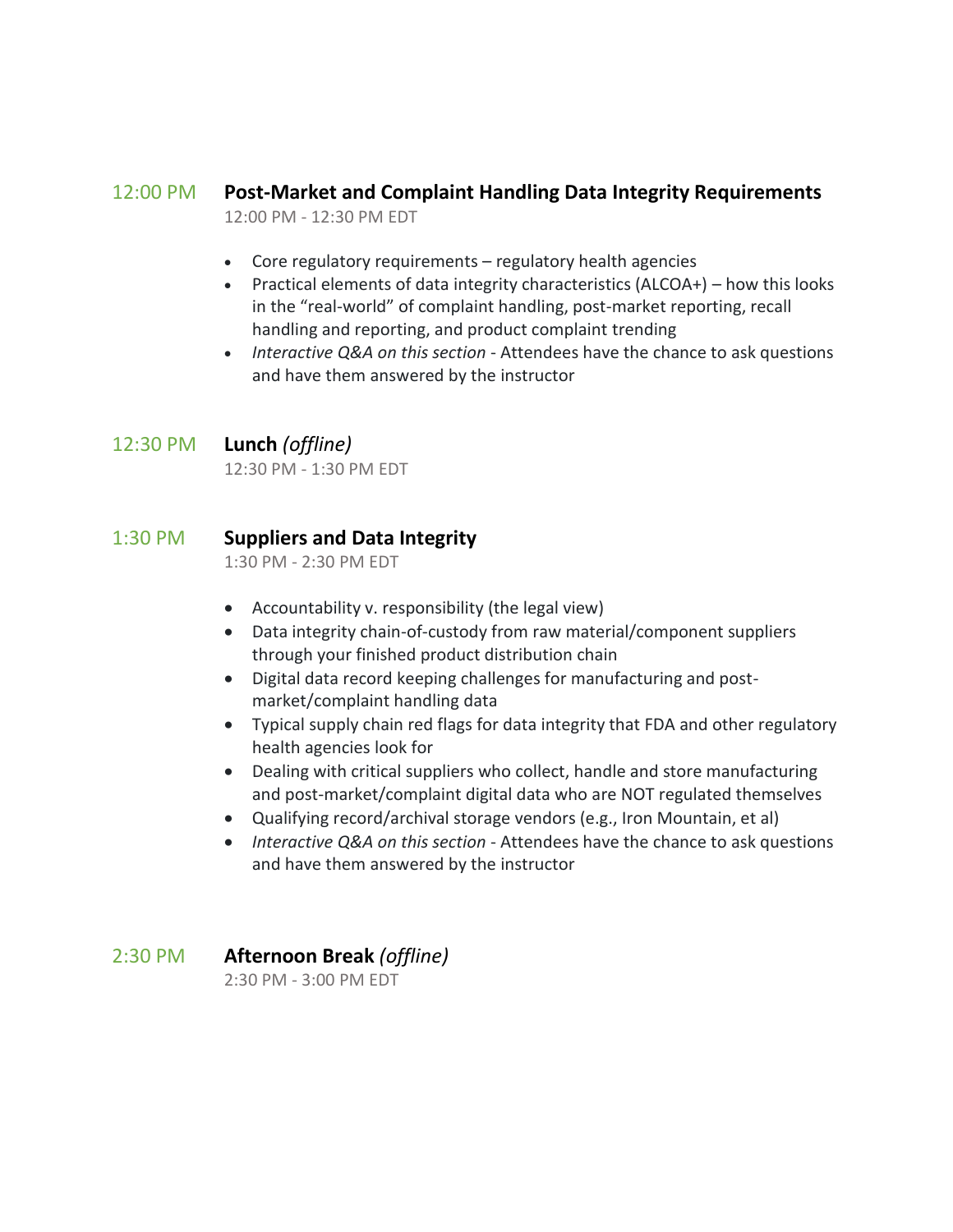#### 3:00 PM **Risk-Based Data Integrity Controls**

3:00 PM - 4:00 PM EDT

- Basics of computerized system assurance as a risk-based approach
- Eight practical elements of data integrity (ALCOA+ in practice)
- How to narrow the scope to avoid doing too much
- Policies and SOPs to consider
- Site data integrity master plan
- *Interactive Q&A on this section* Attendees have the chance to ask questions and have them answered by the instructor

#### 4:00 PM **Wrap Up and Review**

4:00 PM - 4:30 PM EDT

## 4:30 PM **Adjournment of Day One**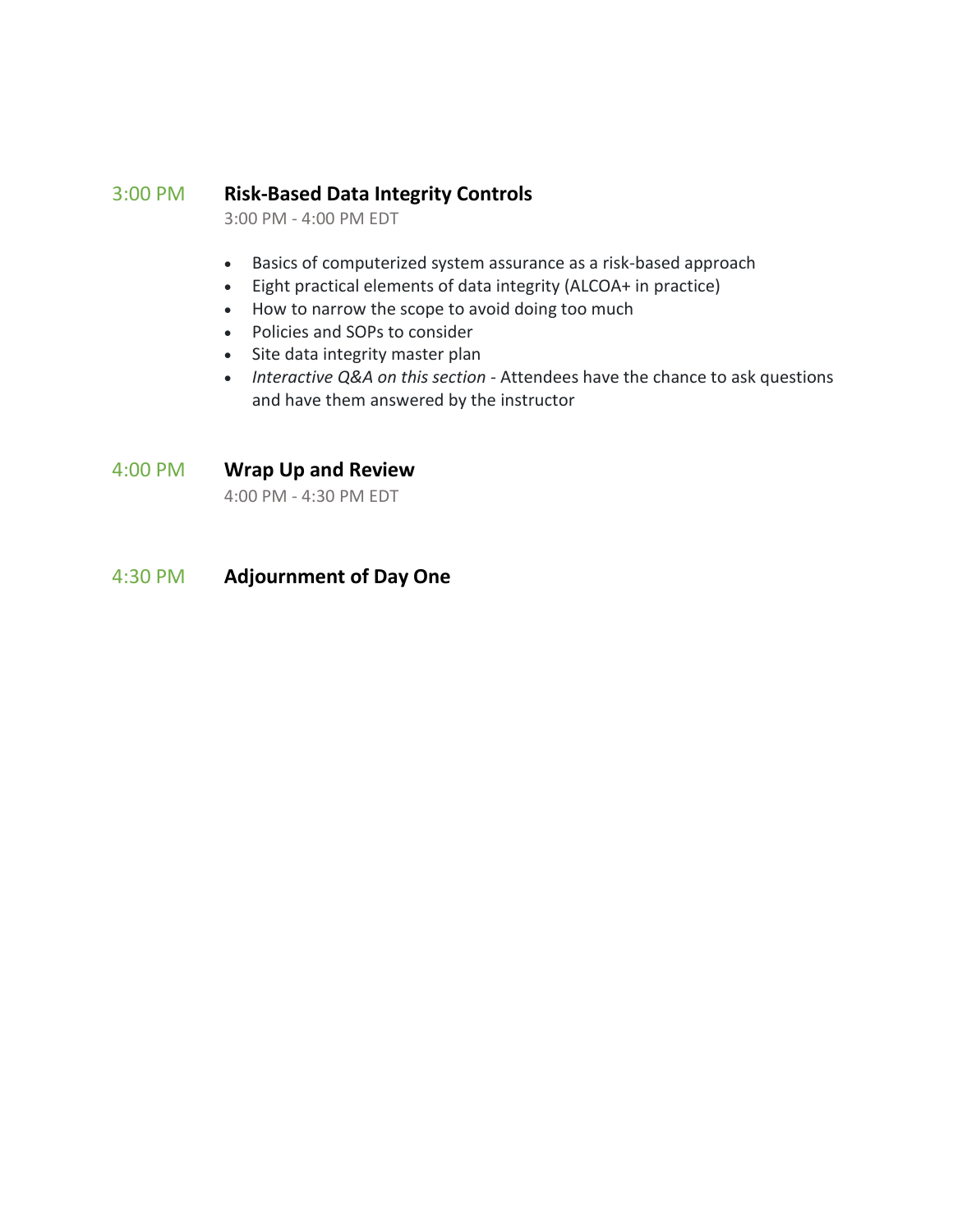## **Day 2**

Thursday, April 1, 2021

## 10:00 AM **Welcome, Verification of Attendee Workshop Tools. Session Overview**

10:00 AM – 10:30 AM EDT

- Review of connectivity and interactive tools
- Session agenda overview
- What to do in case of connectivity issues

#### 10:30 AM **GMP and QSR Data Integrity Enforcement**

10:30 AM – 11:00 AM EDT

- Examples and statistics from regulatory agencies
- Recent, relevant enforcement examples
- *Interactive Q&A on this section* Attendees have the chance to ask questions and have them answered by the instructor

#### 11:00 AM **Morning Break** *(offline)*

11:00 AM – 11:30 AM EDT

### 11:30 AM **Digital Data Integrity Inspectional Tactics – Onsite v Remote** 11:30 AM – 12:30 PM EDT

- Differences and similarities between the NIPP and remote inspection methodologies
- Example regulatory agency inspection questions to prepare for
- Example regulatory agency tactics during manufacturing and postmarket/complaint handling inspections
- *Interactive Q&A on this section* Attendees have the chance to ask questions and have them answered by the instructor

12:30 PM **Lunch** *(offline)* 12:30 PM – 1:30 PM EDT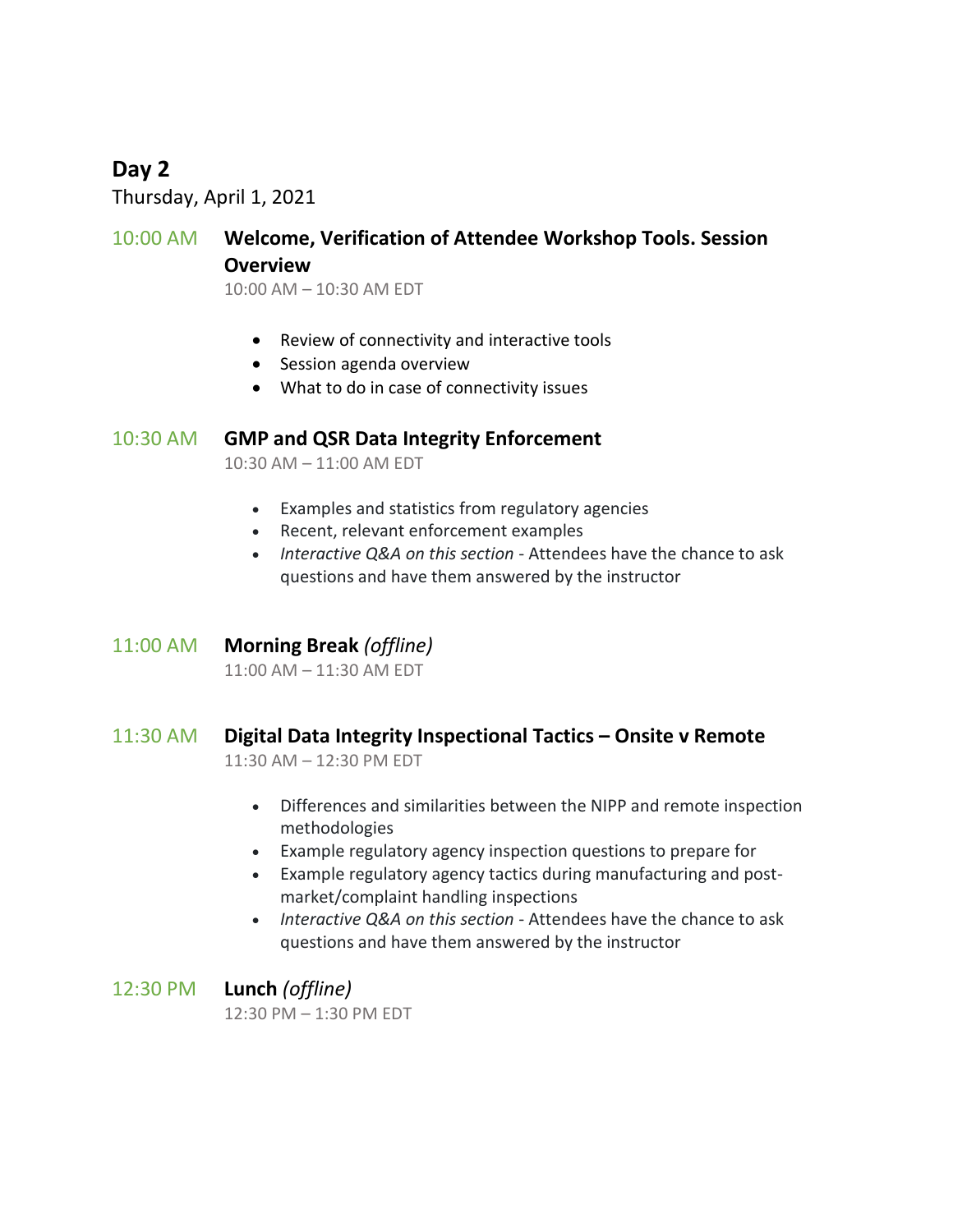## 1:30 PM **Modern, Risk-Based Validation Techniques**

1:30 PM – 2:30 PM EDT

- Validation by risk level it's all about the data
- Sampling and test cases FDA's view
- FDA's view of supplier-provided validations
- Taking advantage of the traditional DQ\IQ\OQ\PQ format
- Example FDA-"approved" test cases for data integrity-based validation
- *Interactive Q&A on this section* Attendees have the chance to ask questions and have them answered by the instructor

### 2:30 PM **Afternoon Break** *(offline)*

2:30 PM – 3:00 PM EDT

#### 3:00 PM **Data Integrity, Recordkeeping and Long-Term Archival Controls** 3:00 PM – 3:30 PM EDT

- Records to retain to prove good data integrity controls
- Basics of bit rot and other risks to archived data
- Incorporating quality audits and sampling techniques
- Developing a media migration strategy
- Qualifying record/archival storage vendors
- *Interactive Q&A on this section* Attendees have the chance to ask questions and have them answered by the instructor

# 3:30 PM **True and Certified Copies with Digital Records – Risks and Realities**

3:30 PM – 4:00 PM EDT

- Basics of the true/certified copy and legal admissibility
- True copy requirements from submission guidances
- Putting together a true-copy scanning process for manufacturing records
- *Interactive Q&A on this section* Attendees have the chance to ask questions and have them answered by the instructor